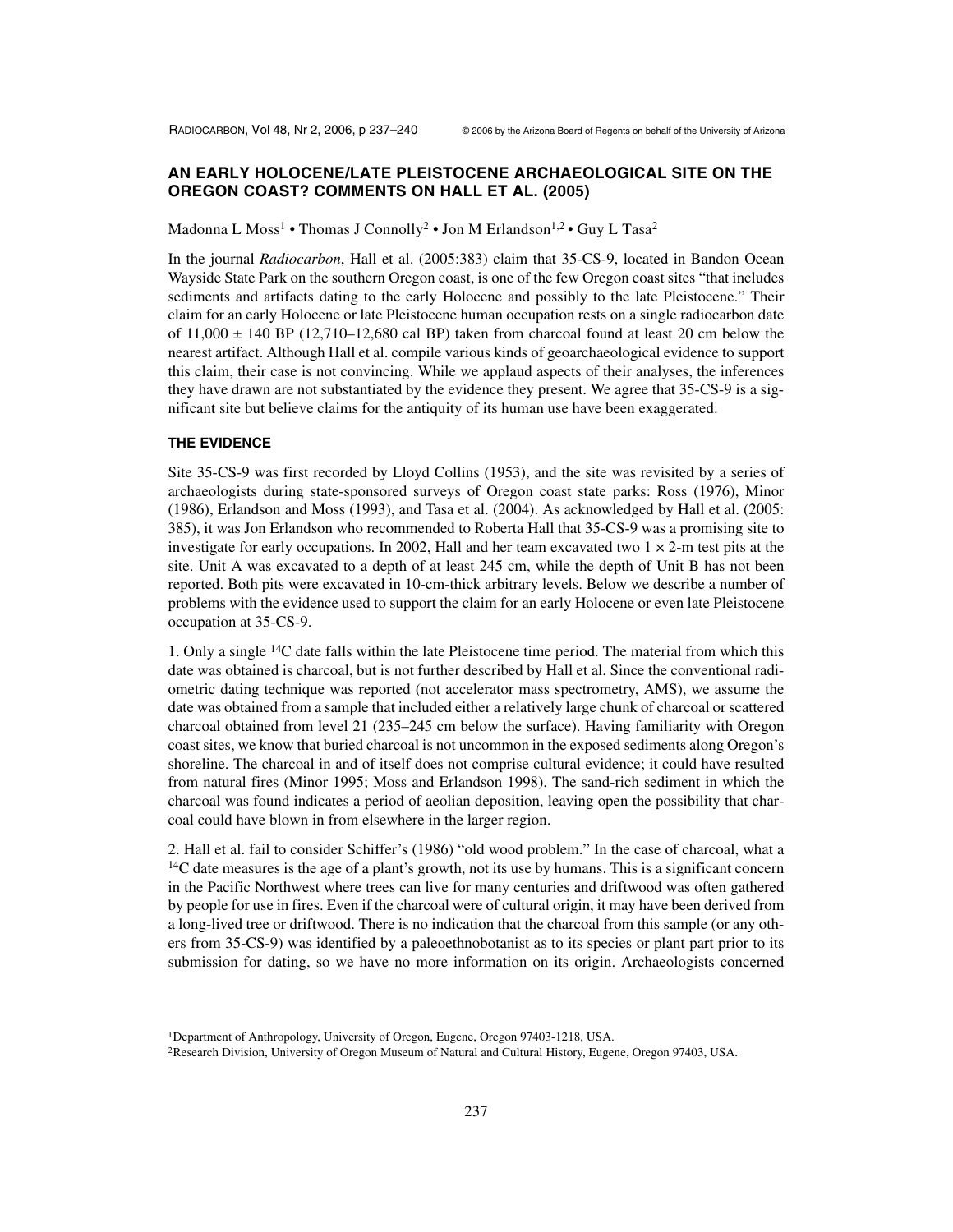# 238 *M L Moss et al.*

about the old wood effect and precise chronologies now typically use only short-lived samples for <sup>14</sup>C dating (see Erlandson et al. 1996).

3. Hall et al. (2005:387) admit that this old date is not associated with any cultural material. They unambiguously state, "[t]he oldest  ${}^{14}C$  charcoal sample lies about 20 cm below the deepest artifact" and then use a deposition rate calculated from their  $^{14}C$  ages to estimate that the artifact dates to 9720 BP. This is problematic because the deposition rate is based on relatively few  $14C$  samples, all of which are on charcoal that may suffer from the problems described above. Hall et al. have not obtained a late Pleistocene or early Holocene 14C date directly associated with cultural materials; they have interpolated an early Holocene age from a late Pleistocene date in a non-cultural context.

4. As indicated in their Table 5 (Hall et al. 2005:392), a single piece of lithic debitage was recovered from level 19 (215–225 cm below the surface). As indicated in their Table 2 (Hall et al. 2005:388), this item was found in a stratum that is  $63\%$  sand.<sup>3</sup> In such a matrix, there may have been considerable post-depositional movement of lithic artifacts through the sediments (Gifford-Gonzalez et al. 1985; Villa 1982). In such sandy deposits, erosion, deflation, and pedoturbation are some of the site formation processes at work (Mayer 2002). Figure 1 shows the vertical distributions of the formed lithic tools and the lithic debitage as reported in Tables 4 and 5 by Hall et al. (2005:391–2). Assessing the vertical distribution of the 23 excavated formed lithic tools, 21 (91%) tools were found at depths between 60 and 135 cm below the surface, i.e. above or within level 10. Only 2 tools were found deeper in the deposit, both in level 15 (173–185 cm below the surface), and this is at least 50 cm above the position of the 11,000 BP  $^{14}C$  date. Turning to the vertical distribution of the 1239 pieces of lithic debitage, 98% are found between level 2 (depth unspecified) and level 14 (165–175 cm). The density of debitage then trails off substantially as shown in Figure 1. We suspect that lithic debitage has moved both up and down through the sediments at 35-CS-9 for reasons outlined below.

5. As presented in Tables 4 and 5 by Hall et al. (2005:391–2), and as illustrated in Figure 1, the density of lithic debitage peaks in levels 6 to 9, and these levels contain 74% of the artifacts. These levels, which extend from a depth of 83 to 125 cm, appear to represent the main cultural component at 35-CS-9. These levels are associated with dates of  $2600 \pm 40$  BP (2760–2740 cal BP) and 2970  $\pm$  70 BP (3250–3000 cal BP; Hall et al. 2005:386) and occur near the bottom 10 cm of stratum 2Ab1 and also within stratum 2Ab2 as defined by Hall et al. (2005:388–389). Stratum 2Ab1 is 68% sand, 19% silt, and 14% clay. With the relatively high proportion of sand, lithic debitage could easily move vertically through the profile in this stratum. Stratum 2Ab2 is 41% silt, 37% sand, and 22% clay, and this clearly indicates soil development, as Hall et al. recognize. Yet in soils such as these, bioturbation can be a significant factor (Erlandson 1984). On this stretch of Oregon coast, burrowing by pocket gophers, mountain beavers, and other rodents (e.g. *Thomomys bulbivorus*, *Aplodontia rufa*, *Otospermophilus beecheyi*) is a common occurrence.

6. The composition of the underlying stratum 2Bwb1 is nearly identical (40% silt, 38% sand, 22% clay) to that of stratum 2Ab2, albeit a bit lighter in Munsell soil color. Again, this stratum would appear to have accumulated at a time of some soil development. Stratum 2Bwb1 extends to 167 cm, encompassing levels 10 to 13. These levels contain 13% of the debitage concentrated in the upper levels of the stratum. These artifacts may represent a separate occupation associated with the 2 14C dates from these levels:  $5820 \pm 40$  BP (6590–6570 cal BP) and  $5900 \pm 80$  BP (6780–6650 cal BP). If so, this would represent a rare middle Holocene occupation on the Oregon coast. However, in light of the preponderance of cultural material in the overlying stratum, and the precipitous drop-off noted in Stratum 2Bwb1 (refer to Figure 1), it is just as likely that the cultural materials recovered

 $3$ We have rounded the percentages of sand, clay, and silt reported by Hall et al. (2005:388) to the nearest whole numbers.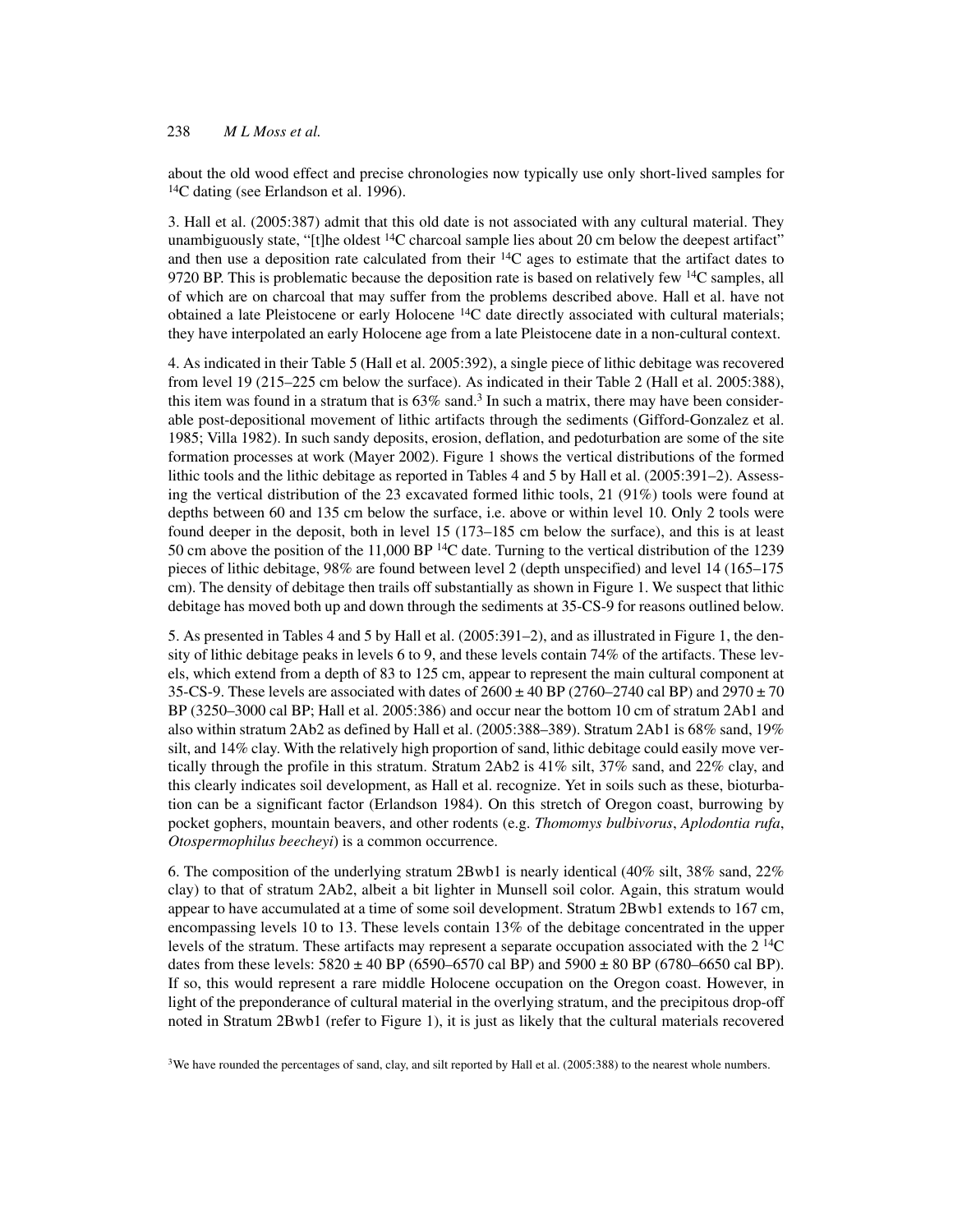

Figure 1 Relationships between the vertical distribution of artifacts, strata, and <sup>14</sup>C dates in archaeological site 35-CS-9 located on the southern Oregon coast.

from Stratum 2Bwb1 have simply been displaced downward from the site's Late Holocene occupation.

7. While Hall et al. (2005:386) mention that a hearth was found at a depth of 175 cm in Stratum  $2Bwb2$  in Unit A, the hearth is not described or  $^{14}C$  dated. This may be the best evidence for occupation during the Middle Holocene, but burned rock associated with hearth or rock oven features can also be moved downward through soil profiles by bioturbation (Erlandson and Rockwell 1987; Johnson 1989). Only 2 artifacts, and less than 2% of the site's debitage, were recovered from Stratum 2Bwb2.

8. Beneath 167 cm and extending to a depth of 287 cm, the proportion of sand in the strata sampled by Hall et al. (2005:388–9) ranges from 63% to 95%. Only 2 formed tools and 22 pieces of debitage occur between levels 15 and 19 (173–225 cm). This artifact density is quite low and could easily result from items moving down through the sandy sediments. A deposit of extremely gravelly sand occurs at a depth of 287–350 cm, with cemented sandstone at 350–360 cm. Below 175 cm, the evidence for human occupation is uncertain.